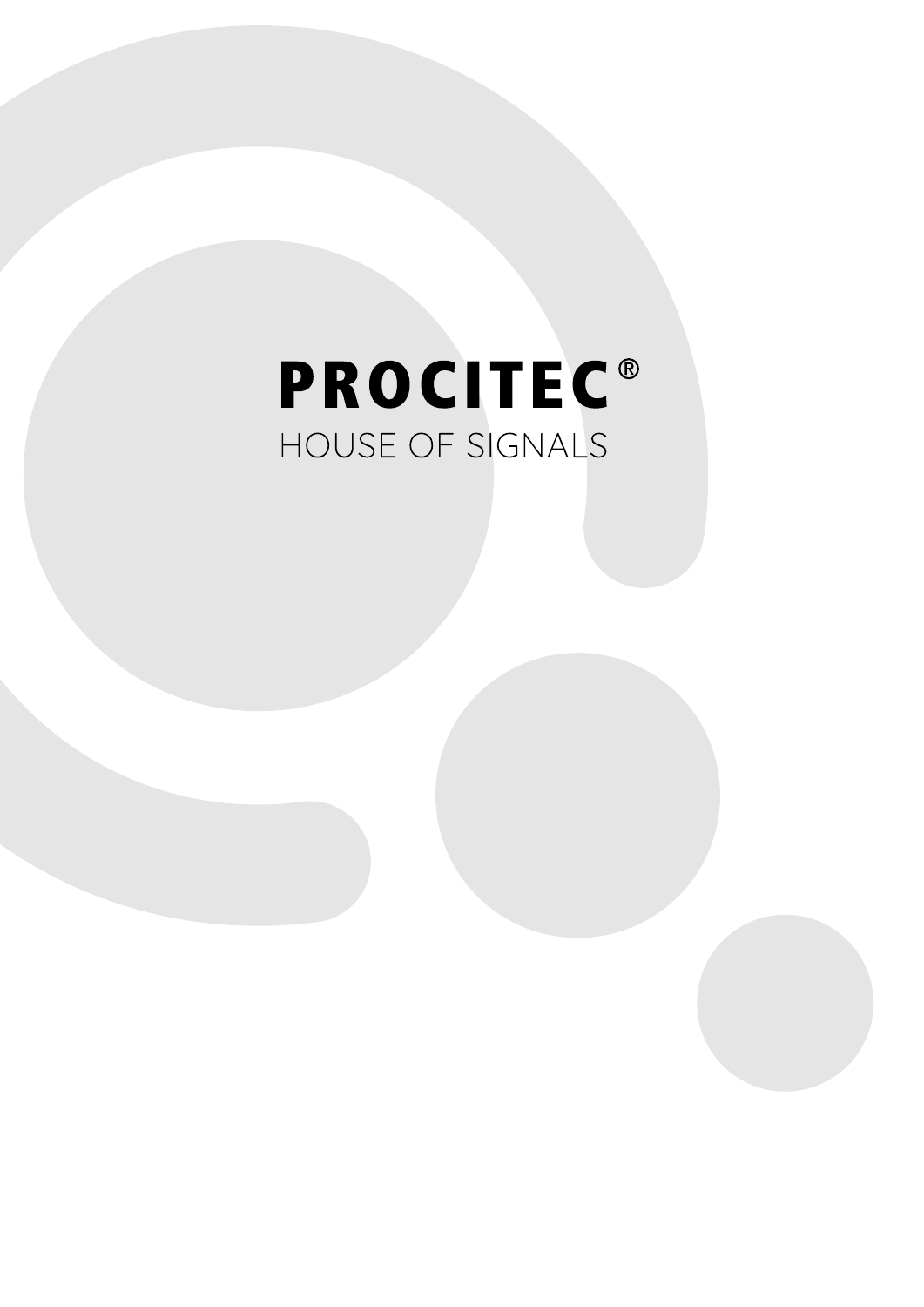

## BEST-IN-CLASS BEST SIGNAL PROCESSING. SIGNAL PROCESSING.

PROCITEC develops technology and software to monitor and analyze wireless communication signals.

Welcome to the HOUSE OF SIGNALS.



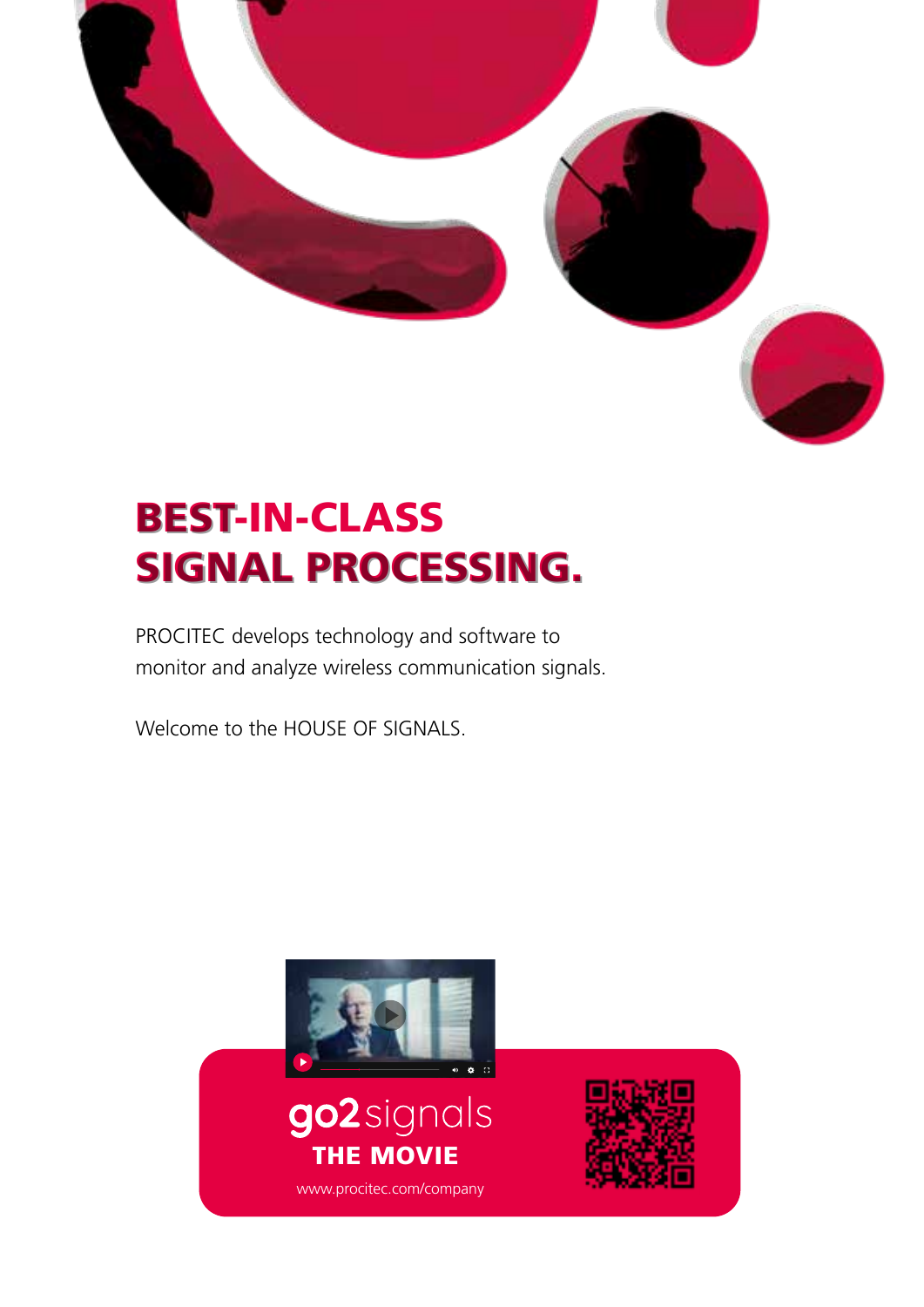#### A PASSION FOR AND UNDERSTANDING OF RADIO COMMUNICATIONS.

When it comes to signal monitoring and analysis, it's not enough to just be good. You have to stay that way as radio communications are developing rapidly. Over the course of 20 years, PROCITEC GmbH has become a global leader in the sector. Our customers profit from our innovative technological approaches, regular updates, and dynamic product development. We are passionate about supplying you with the very best:

- Impeccable service quality confirmed by JOSCAR
- Top-class quality management certified under ISO 9001
- Practical suitability and future security verified by the Quality Seal Software Made in Germany
- Efficient export handling due to European AEO and German Customs authorisation
- Excellent network within the PLATH Group

That being said, our close ties with our customers are what really define our quality. We create solutions that are precisely tailored to your requirements. From single-user installations to complex radio monitoring systems with several hundred processing channels, they all have one thing in common: we will be at your side even after you have started to use our products with training, updates, and support from our experts.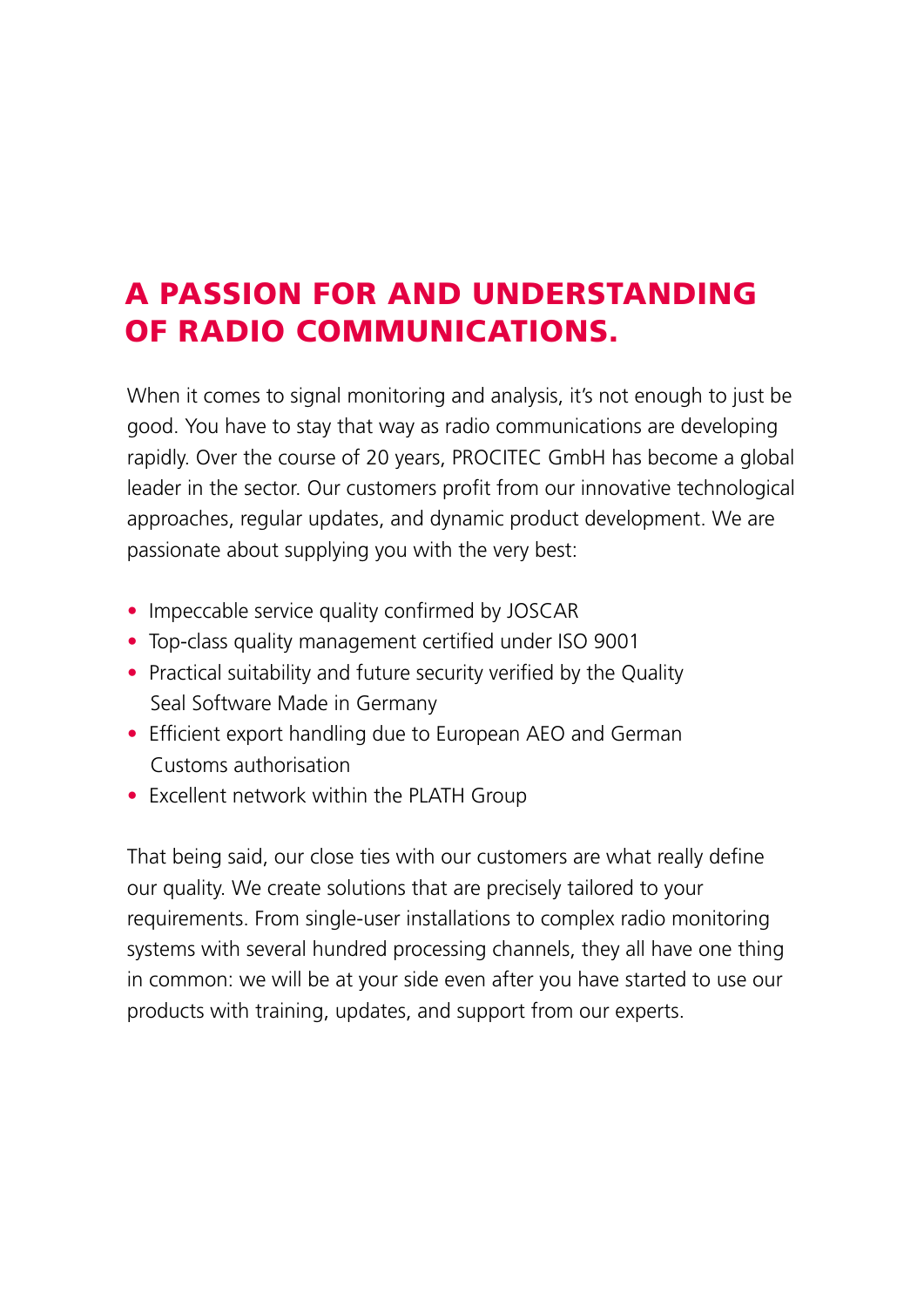#### CUSTOMIZING – MADE EASY.

Good software doesn't just have to work perfectly but also has to be as user friendly as possible for each customer. That's why your individual requirements are the foundation of the work we do. Before we design a solution for you, we consult everyone involved: the users about the intended use, required functions, and performance data; the purchasers about procurement and quality; the user representatives about usability and future-proofing; and the operators about their expectations of performance, serviceability, and interoperability. We listen carefully, think for ourselves, and when we have understood what we have to do, we put the ideas into action – in cooperation with you at all times. Our close customer relationships have brought our team a high level of expertise, requirements understanding, and integration experience that grows on a daily basis. To this day, we draw on the lifelong expertise of several founding engineers. At the same time, we also have young colleagues, fresh out of college, on and we hold our own lectures – lively expertise that our customers directly benefit from. Use our expertise to take full advantage of your opportunities!

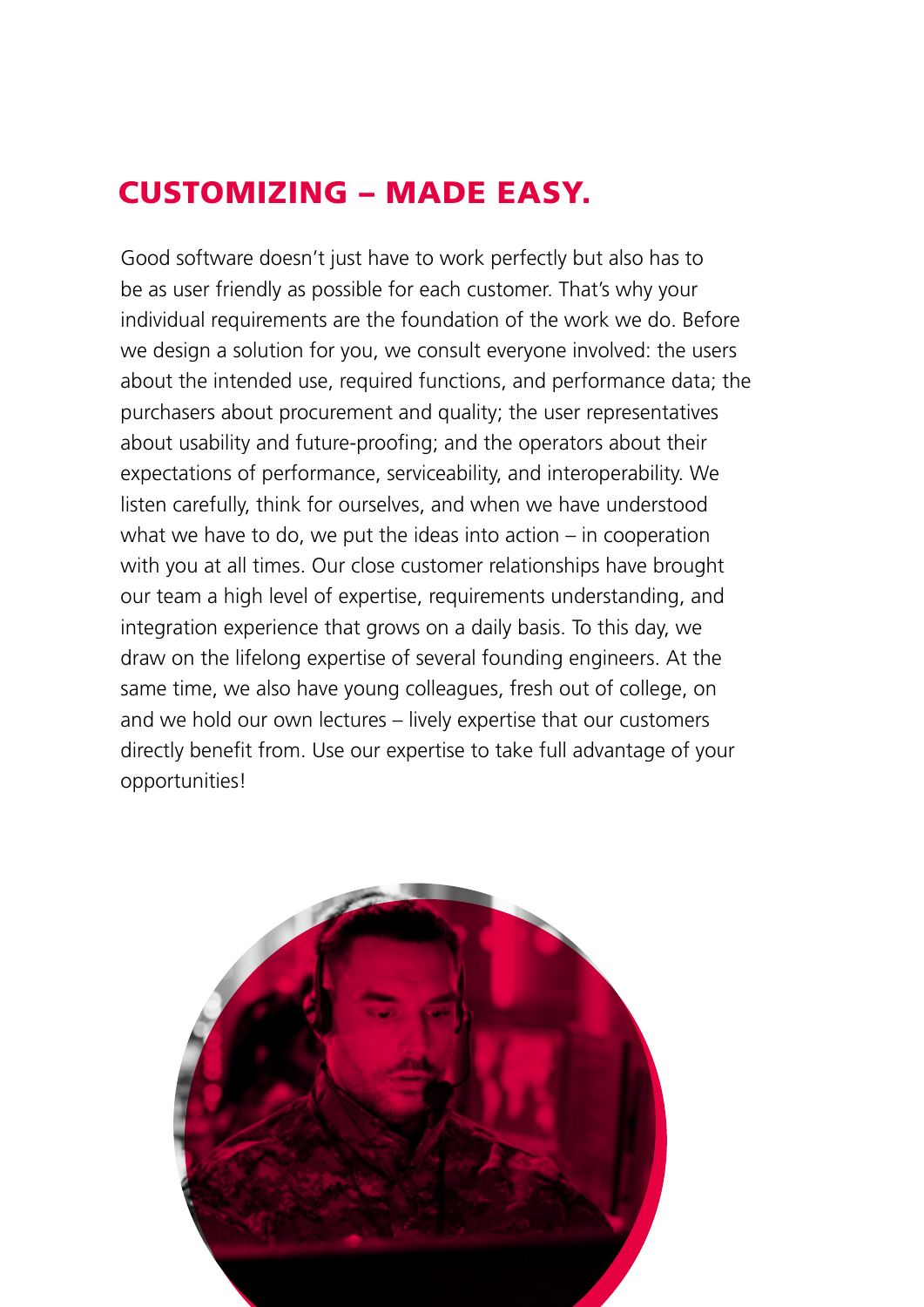

#### WE LOVE ALL TYPES OF SIGNAL.

Our core expertise lies in the development of integrated software applications for communications intelligence, electronic warfare, and spectrum monitoring. We develop signal processing solutions as OEM components for system integrators as well as standard products for groups of end users. Are you in need of tools to automatically detect, classify, demodulate and decode, manually analyze, and monitor wireless communications? We provide products and integration-friendly system components for these specific applications.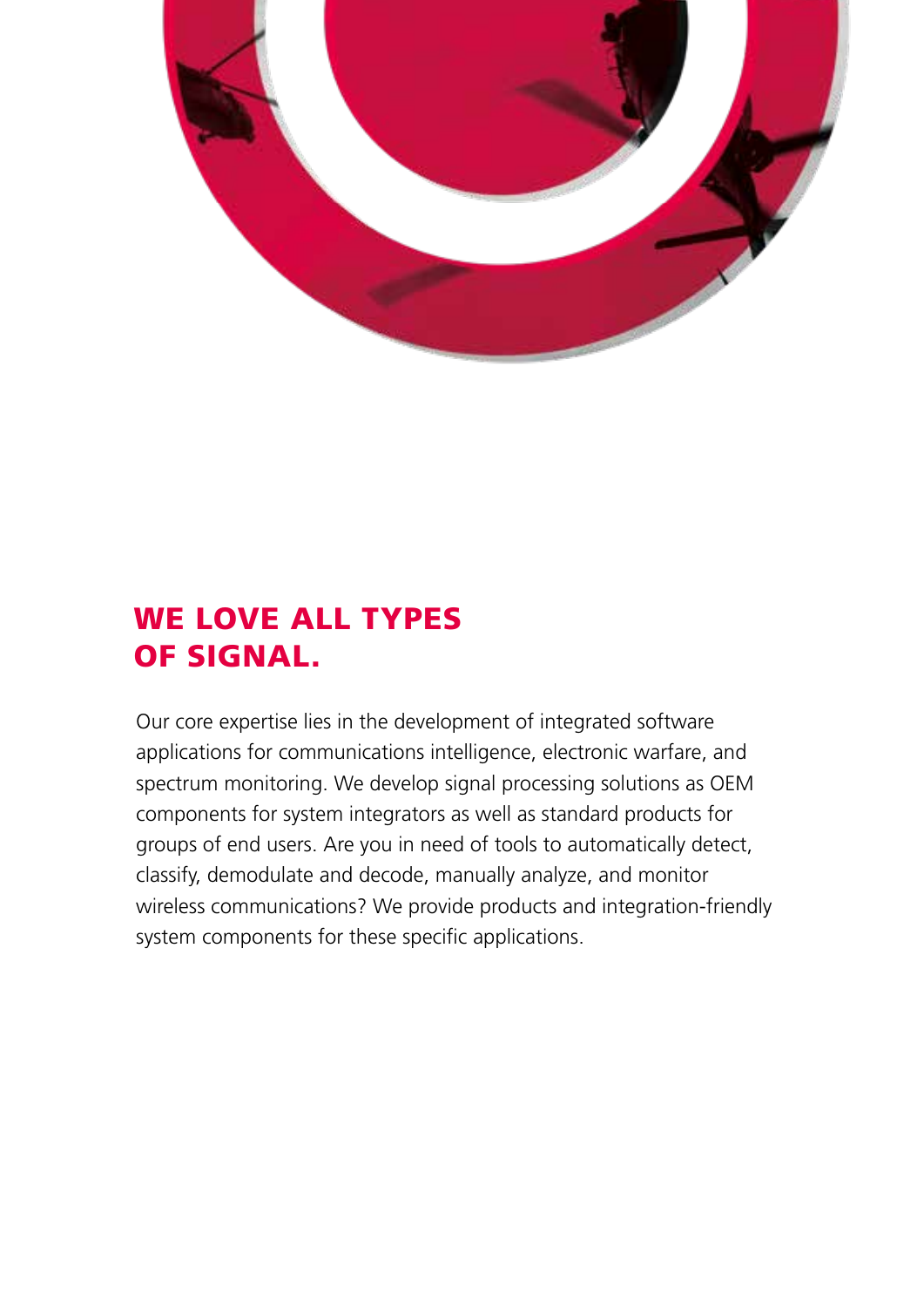#### WE HAVE ALWAYS BEEN INNOVATIVE AND FUTURE-PROOF.

From the outset, we have aimed to develop quality, innovative and reliable software to provide our customers with real additional value. That's why PROCITEC GmbH has grown into a global leader in the sector over more than 20 years and regularly reaches technological milestones.

- 1999 Dipl.-Ing. (FH) Michael Brenk and PLATH GmbH found PROCITEC based in Pforzheim
- 2000 Universal demodulator and analysis environment
- 2003 Automatic method detection based on PROCITEC's "revolver principle"
- 2009 BCU wideband classification system
- 2011 OFDM demodulator tool kit and Wi-Fi monitoring system
- 2015 Launch of the go2signals product line: go2MONITOR, go2DECODE, go2ANALYSE
- 2017 Launching go2signals product line as system-independent and easy-to-integrate core functionalities for COMINT systems
- 2018 Hopper Detection, 80 MHz classification, ...
- 2021 Optimization of the go2signals monitoring functionalities for use on Low-SWaP devices

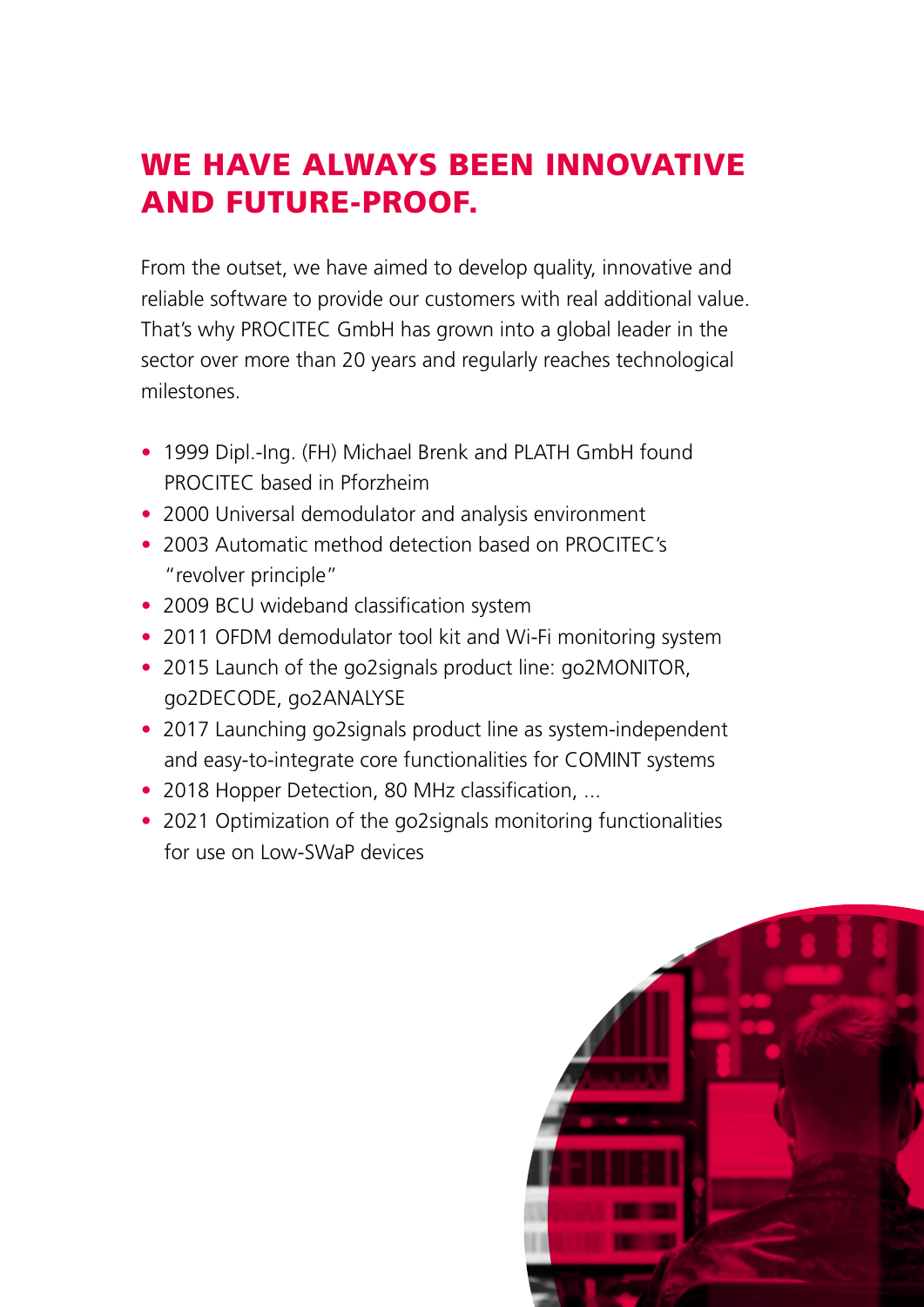#### WE CAN'T DO EVERYTHING. BUT WE CAN MAKE ALMOST EVERYTHING POSSIBLE.

We are the signal processing experts. Our software can be used for a wide range of applications and is also available as back-end and OEM components. We can fulfill almost any customer specifications in our field of expertise.That being said, we can also help you in related fields: we work with institutions or our partners from the PLATH Group to give you access to global services.

PROCITEC has been a member of the PLATH Group since 1999. The PLATH Group is a family-owned group of companies headquartered in Hamburg, Germany. It supplies the market with products, systems, and services for data-driven crisis prevention.

More information at www.plathgroup.com



WE'LL LISTEN. WE'LL CONTRIBUTE. AND WE'LL GET TO WORK ONCE GET TO WORK WE KNOW EXACTLY WHAT YOU WANT.